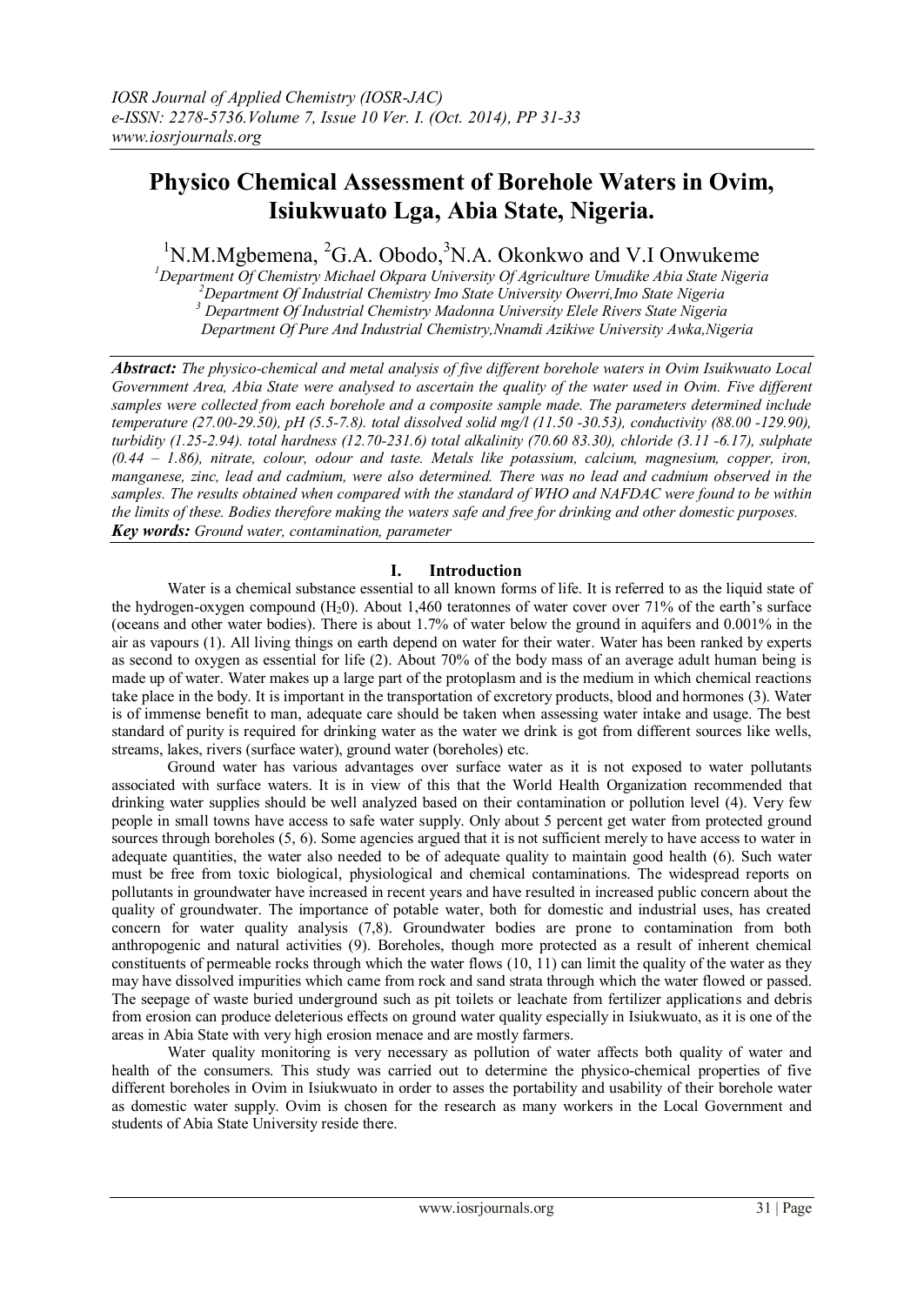### **II. The Study Area**

The study area (Fig 1) Ovim, Isiukwuato LGA, of Abia State comprises of five autonomous communities namely Amaeke, Amune, Obai, Ohanja and Ohuroohu. It is located in Abia North senatorial zone. It has a double maxima rainfall peaks in July and September. The cultural life of the people (Ovim) are farming, they produce yams, cocoyam, cassava. The geology of Ovim, Isiukwuato LGA (Fig 2) falls within the Nsukka formation (upper coal measures). It has the following litho logic and hydrolith logic characteristics altering sequences of shade and sandstones with coal seams, clays, carbonaceous shale's, subordinate limestone, silt stone etc.

## **III. Experimental Method**

Groundwater samples were collected individually from 5 boreholes. Water samples from the boreholes were pumped out using existing infrastructure for over 10 minutes before samples were collected from the point of casing and covered immediately using 2 litre polyethylene cans which were rinsed will 1:1 HCl, deionized water properly labeled. The sample containers were rinsed with the water samples at the point of collection. Five samples were collected from each site at the interval of two hours and mixed together to make a composite sample. The water samples were immediately carried to the labotary and the following parameters determined, general appearance, odour, taste, pH. conductivity, temperature using the method described by Gaines and Greenbarg (12,13) pH. was determined using microprocessor pH meter and conductivity using Hanna electrical conductivity meter.

Other various standard methods were used to determine the other parameters like total solids, total dissolved solids, turbidity, alkalinity, total hardness, magnesium and calcium were measured using EDTA titrimetric methods. The heavy metals were determined using Atomic Absorption spectrophotometric methods. Some blanks were run for all the analysis performed. Chloride was determined by direct reading titrator (14), sulphate was determined by turbidimetric method, nitrate using phenodisulphonic acid method.

# **IV. Results and Discussion**

The results of the physicochemical properties and metal concentrations of the Ovim borehole waters were shown below in Tables 1 and 2.

| Parameter                  | Amaeke    | Amune     | Obai      | Ohanja    | Ohuruohu  | <b>WHO</b>  | <b>NAFADC</b> |
|----------------------------|-----------|-----------|-----------|-----------|-----------|-------------|---------------|
| Temperature ${}^{0}C$      | 29.00     | 29.50     | 28.90     | 27.00     | 27.95     | 29.50       |               |
| pH                         | 5.5       | 5.8       | 6.9       | 7.5       | 7.8       | $6.5 - 8.5$ | $6.5 - 8.5$   |
| Total Dissolved solid mg/l | 23.80     | 30.53     | 13.50     | 5.90      | 10.50     | $1000$ max  | 1000          |
| Total solid/mg/l           | 24.80     | 31.53     | 14.50     | 6.90      | 11.50     | $500$ max   | 1000.00       |
| Conductivity               | 87.00     | 112.40    | 179.90    | 79.90     | 88.00     | 15000       | 1000.00       |
| Turbidity                  | 1.93      | 2.94      | 1.39      | 1.25      | 1.32      | 5NTU        | 5.0NTU        |
| Total Hardness mg/l        | 98.60     | 167.60    | 231.6     | 68.80     | 62.70     | 500         | 100           |
| Total Alkalinity mg/l      | 73.60     | 81.20     | 83.80     | 70.60     | 77.20     | 200         |               |
| Chloride<br>, 2            | 3.11      | 4.35      | 6.74      | 5.60      | 6.17      | 250         | 75.00         |
| , ,<br>Sulphate            | 0.44      | 0.38      | 1.22      | 2.50      | 1.86      | 250         | 50.00         |
| , ,<br>Phosphate           | 1.10      | 0.12      | 0.10      | 0.11      | 0.21      | 250         | $\sim$        |
| , ,<br>Nitrate             | 2.33      | 1.33      | 0.72      | 1.32      | 1.02      | 50          | 45            |
| Water Appearance           | Clear     | Clear     | Clear     | Clear     | Clear     | Clear       | Clear         |
| Colour TCU                 | 5.80      | 7.40      | 2.30      | 5.10      | 3.70      | 15          | 3.00          |
| Odour                      | Odourless | Odourless | Odourless | Odourless | Odourless | Odourless   | Odourless     |
| Taste                      | Tasteless | Tasteless | Tasteless | Tasteless | Tasteless | Tasteless   | Tasteless     |

**Table 1: Mean values of the physicochemical properties of the different boreholes in Ovim**

#### **Table 2: Metal concentration (mg/l) in the borehole waters**

| Table 2. Metal concentration (ing/1) in the bolehole waters |        |       |       |        |          |                      |                      |  |  |  |  |
|-------------------------------------------------------------|--------|-------|-------|--------|----------|----------------------|----------------------|--|--|--|--|
| Parameter                                                   | Amaeke | Amune | Obai  | Ohanja | Ohuruohu | WHO                  | NAFDAC               |  |  |  |  |
| Potassium                                                   | 0.80   | 0.50  | 0.80  | 0.80   | 0.80     | $1.10 \text{ mg}/1$  | -                    |  |  |  |  |
| Calcium                                                     | 26.50  | 21.00 | 20.00 | 20.60  | 20.50    | $3.75 \text{ mg/l}$  |                      |  |  |  |  |
| Magnesium                                                   | 18.00  | 8.30  | 6.00  | 7.00   | 8.30     | 30                   |                      |  |  |  |  |
| Copper                                                      | 0.32   | 0.30  | 0.30  | 0.27   | 0.00     | 1.0 <sub>m</sub> g/l | 1.0 <sub>mg</sub> /l |  |  |  |  |
| Iron                                                        | 0.40   | 0.20  | 0.00  | 0.02   | 0.07     | 3.0 <sub>me</sub>    | $0.3$ mg/l           |  |  |  |  |
| Manganese                                                   | 0.15   | 0.04  | 0.01  | 0.00   | 0.00     | $0.4$ mg/l           | $2.0$ mg/l           |  |  |  |  |
| Zinc                                                        | 0.22   | 0.40  | 0.03  | 0.01   | 0.02     | $3.0$ mg/l           | $5.0$ mg/l           |  |  |  |  |
| Lead                                                        | 0.00   | 0.00  | 0.00  | 0.00   | 0.01     | $0.01$ mg/l          | 0.01                 |  |  |  |  |
| Cadmium                                                     | 0.00   | 0.00  | 0.00  | 0.00   | 0.00     | 0.003                | 0.003                |  |  |  |  |
|                                                             |        |       |       |        |          |                      |                      |  |  |  |  |

From the results in Table 1 it can be seen that the water appearance was clear, it was also odourless and tasteless, their values fall within the permissible limit of WHO and NAFDAC regulatory bodies. These could be due to the absence of particles and non accumulation of solids and slits. For colour all the water samples were within the WHO limit and all except Obai (2.3.) range above NAFDAC (3.0). Colour in natural water usually